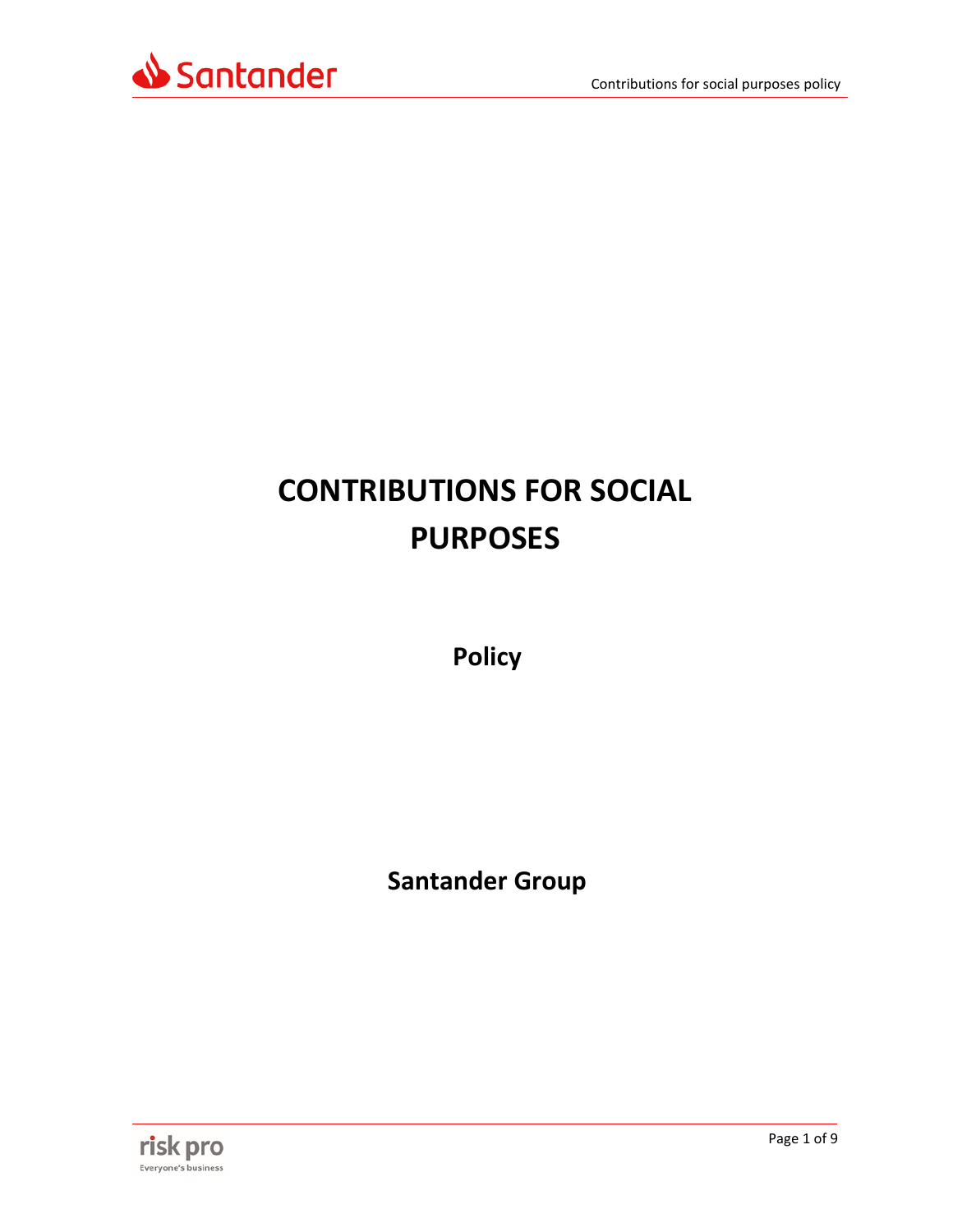

# **TABLE OF CONTENTS**

| 1            | <b>Introduction</b>             | 3 |
|--------------|---------------------------------|---|
| $\mathbf{2}$ | <b>Application Critera</b>      | 4 |
| 3            | <b>Governance and Powers</b>    | 8 |
| 4            | <b>Control and Evidences</b>    | 8 |
| 5            | <b>Governance of the Policy</b> | 9 |
| 6            | <b>Change Control</b>           | 9 |

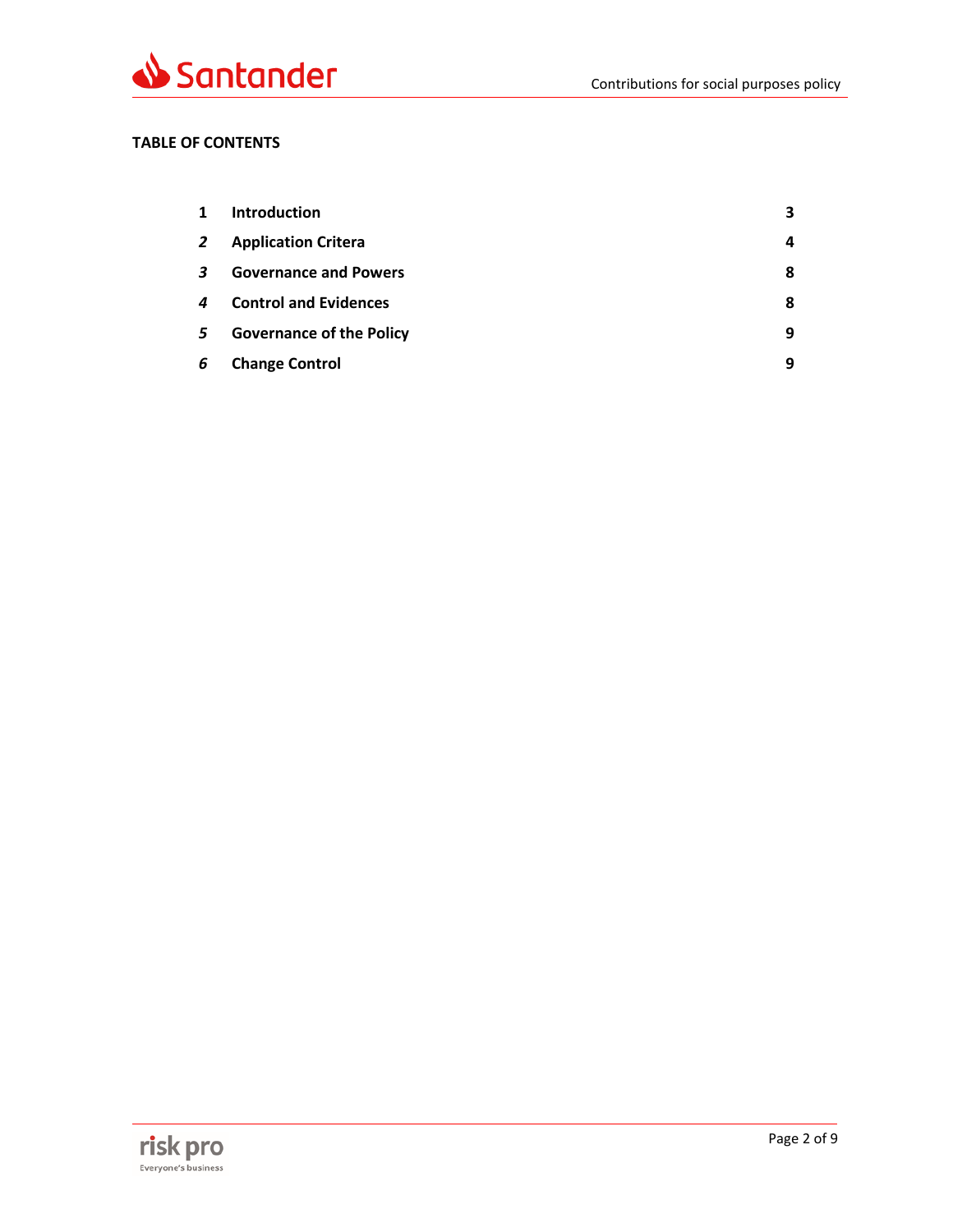# <span id="page-2-0"></span>**1 INTRODUCTION**

## 1.1 Purpose and context

The purpose of this policy is to delimit and regulate the process of proposal, assessment, decision, control and monitoring of those free contributions that the Santander Group considers making for social purposes, developing in this sense the reputational risk corporate model.

## 1.2 Definition and scope

Companies must undertake a commitment to society beyond the results they generate, strengthening links with their employees, customers, investors and society itself.

Santander Group organizes initiatives and projects in order to contribute to sustainable social and economic growth and development in communities where the Group operates.

It makes this contribution on a voluntary, free and transparent basis through a number of instruments. However, this may be a source of reputational risk and therefore the Group must have properly defined criteria for the action to be taken.

This policy applies to contributions for social purposes, which may be in cash or in kind.

Contributions with no social purpose are excluded from the scope of this policy, and are regulated by their own regulations, specifically:

- Gifts, acts of courtesy and invitations of little value, which shall be governed by the provisions of the General Code of Conduct and its implementing regulations.
- Contributions and funding to political parties, or bodies dependent on political parties, shall be governed by the provisions of the general policy for the funding of political parties.
- Any contributions or sponsorships with no social purpose entailing an advertising, commercial or institutional consideration (such as sponsorships, institutional contributions, etc.), irrespective of the beneficiary, which shall also be governed by the specific regulations applicable.

They are also excluded from the scope of this policy and managed by their internal processes:

- Contributions made by Santander Universities, which will be governed by the internal processes defined and reviewed in the Santander Universidades "budget, expenses and investments monitoring meeting".
- Contributions made by foundations, or similar entities, related to the Santander Group.
- Collections made by non-profit entities up to 2000 euros and punctual contributions for less than 1000 euros. In both cases excluding any activity involving advertising for the bank.

# 1.3 Scope

This policy is prepared by Banco Santander, S.A., in its condition of parent company of Santander Group, resulting directly applicable to the Corporate Center, and is provided to the entities comprising the Group as a reference document, establishing the rules to be applied to the subject to which it refers.

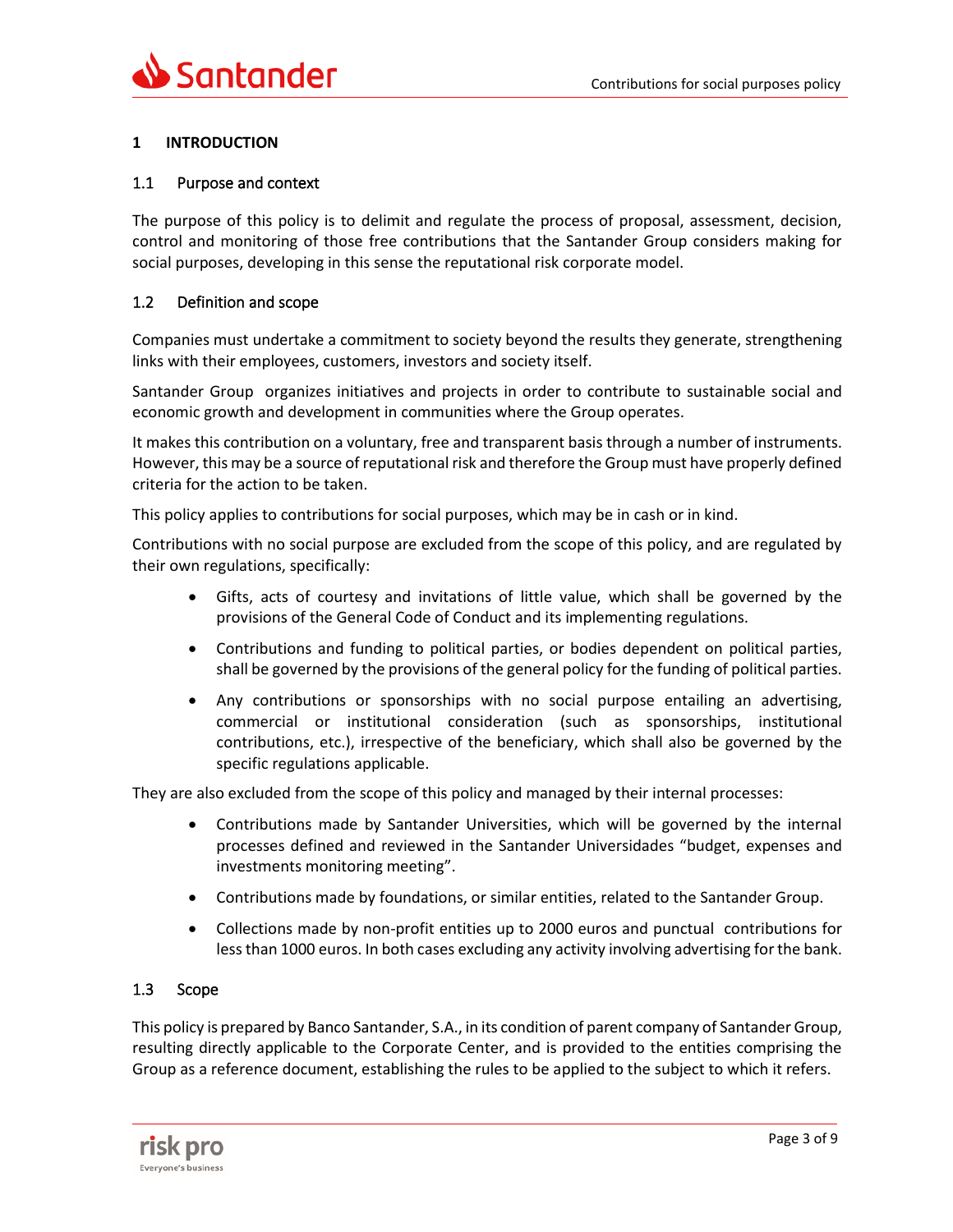

Group entities are responsible for their own internal regulations, and for developing and approving in their respective governing bodies their own internal regulation that allows the application within its scope of the provisions contained in the Group regulation, with the absolutely essential adjustments, if any, to make them compatible and meet regulatory and management requirements or the expectations of their supervisors.

Such approval must contain the validation of the Corporation.

# <span id="page-3-0"></span>*2* **APPLICATION CRITERA**

Santander group social contributions will be ruled by the following criteria:

# 2.1 **Criteria relating to the materialization of contributions**

Contributions may materialize:

- Contributions and donations.
- Through collaboration agreements between the Santander Group company making the contribution and the beneficiary of the contribution.

# 2.2 **Criteria related to the purpose of the contributions**

Contributions must have one of the following purposes, which are basically in keeping with implementation of the principles established in the Santander Group's Sustainability Policy:

- The defence of human rights, as proclaimed by the UN's Universal Declaration of Human Rights.
- Education, science, employment, innovation and entrepreneurship.
- Research, in its various fields and formats.
- Human welfare and social development.
- The strengthening of institutions and the implementation of democratic principles.
- The preservation and protection of the environment.
- Art and culture.
- Other social purposes accepted by the Santander Group. (e. g. healthcare)

#### 2.3 Beneficiary criteria

Contributions may be made to the following recipients:

- a) Non-profitmaking social bodies, such as foundations, NGOs, associations, trusts and other similar bodies linked and non- linked to Santander
- b) The Central, Regional and local governments, as well as their organizations.
- c) International Organizations
- d) Profitmaking bodies, when the Contribution is made exclusively for social purposes.

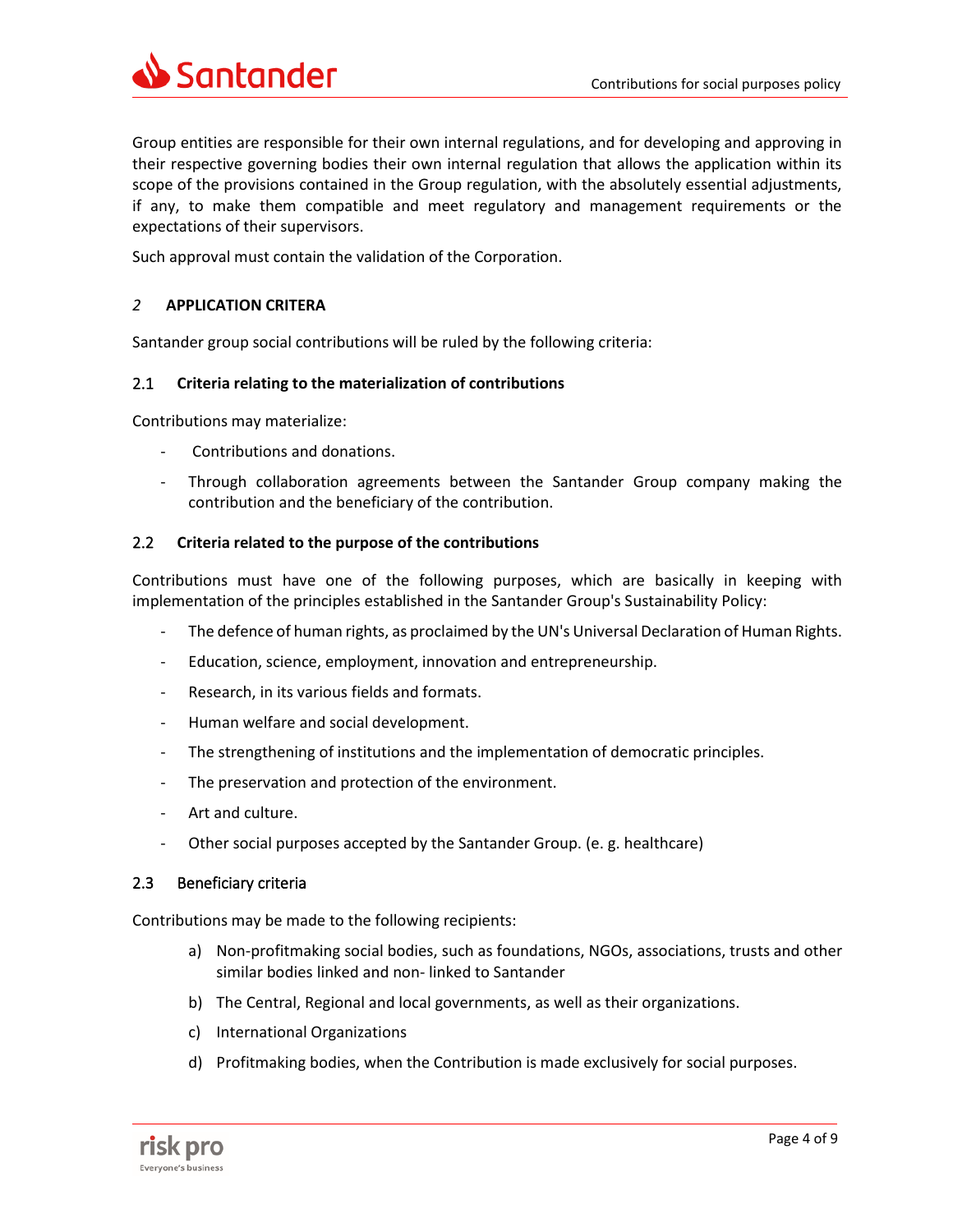

e) Contributions to individuals shall not be permitted, unless they are made pursuant to a specific programme that has already been approved in accordance with this Policy.

These recipients must have the competence, capacity and authorisations required of them to carry out their activities and services. Neither these bodies nor their administrators may be disqualified or involved in judicial proceedings or any other situations or conflicts that could prevent or difficult the use of the contribution, or potentially damage the reputation of the Santander Group.

For these purposes, the function requesting the contribution (hereinafter, the sponsor function) must, except in cases b and c of this of this section, obtain a declaration**<sup>1</sup>** from the beneficiary entity, in which it must state whether any of the circumstances stipulated are applicable, notwithstanding any analyses or requirements for additional documentation on the part of the Sponsor, should it deem this appropriate.

Internal regulations concerning appointments and assessments of suitability shall also apply to bodies not subject to the governance model, when it is necessary to appoint a representative of the Santander Group in the governing bodies of the organizations benefiting from the contributions regulated in this policy.

# 2.4 Criteria related to the process

The process of contributions with a social purpose is based on the phases detailed in this section. In each of them, what is regulated here must be followed.

# *2.4.1 Application Form*

The sponsor function is responsible for collecting, analyzing and keeping the documentation that makes up the contribution file.

The Guide on contributions for social purposes contains all the details of the documentation to be included in the contribution file, which should include:

- Statement**<sup>2</sup>** from the sponsor function confirming that, having performed the relevant analysis, it is complete and complies with the requirements established in this policy.
- The agreement of the responsible banking function regarding the suitability of the contribution and beneficiary, in relation to the sustainability strategy of the Santander Group.
- The favorable opinion of the reputational risk function of Compliance & Conduct (hereinafter, C&C) , as described in the Guide on social purpose contributions.
- The legal counsel function should be informed of the contribution in order to, if deemed appropriate, it may intervene documenting the contribution, without prejudice to the fact that if they notice any issue about the contribution, can make this clear.

# *2.4.2 Approval*

Contributions for social purposes will follow the following approval process:

**<sup>2</sup>** The template for the statement from the sponsor function is included in the corresponding Guide regarding contributions for social purposes.



**<sup>1</sup>** The template for the declaration of the beneficiary entity is included in the corresponding Guide regarding contributions for social purposes.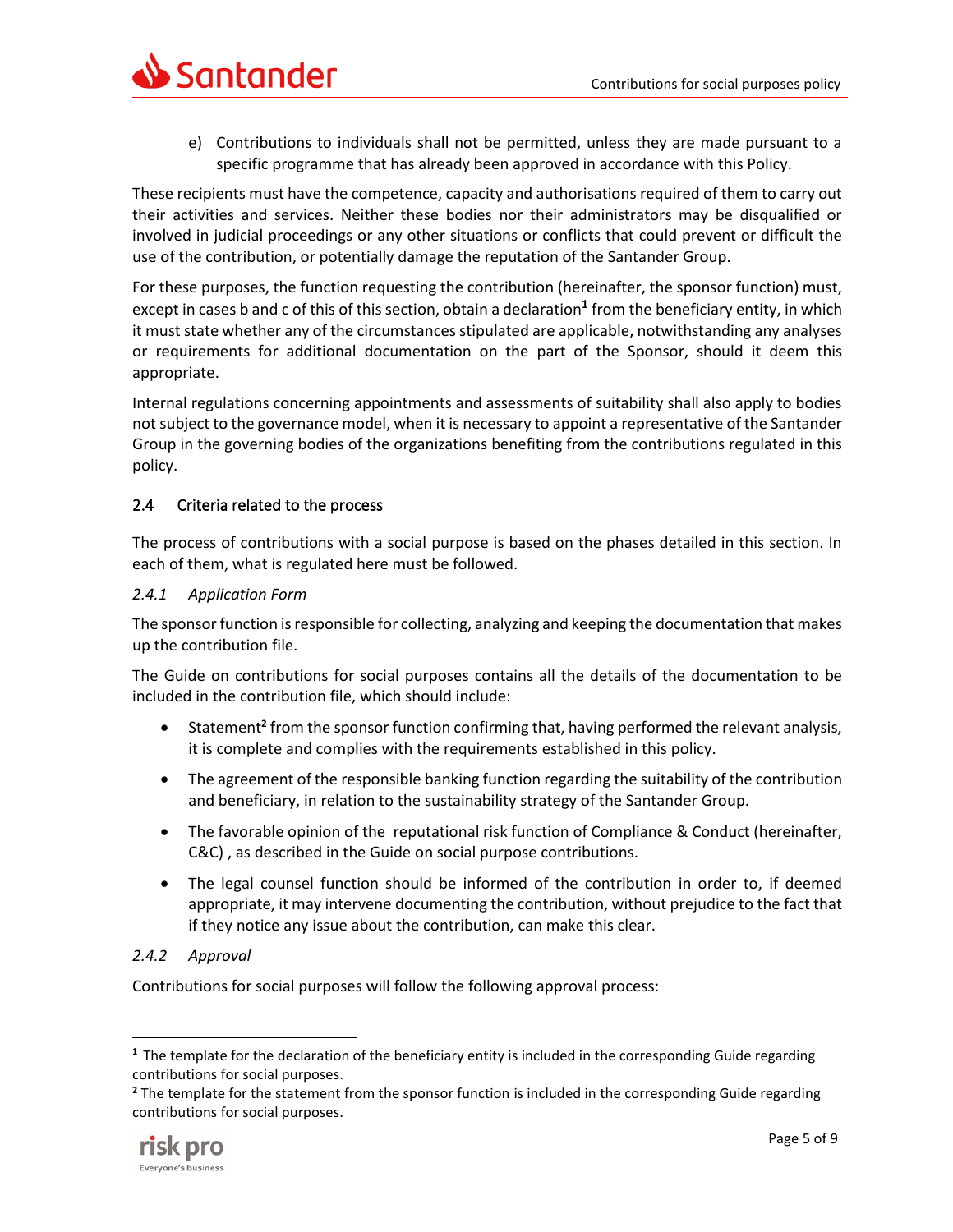

• Contributions approved by the corresponding governing body of the sponsor function or the person in charge of the Division or Corporate area to which it belongs:

Donations up to 50,000 euros, unless any of the circumstances indicated in the following point apply.

The sponsor function of the contribution shall submit it to the approval of said body, or person responsible for the Division or Corporate area, to whom the application file (which shall include what is indicated in section 2.4.1 Application file) shall be sent, and which must be available to them, and to the control functions involved in the process **<sup>3</sup>** at any time.

- The Contributions listed below must be submitted for approval to the Executive Committee of Banco Santander, S.A**<sup>4</sup>** (from now on, EC):
- o Those above 50,000 euros or those below this amount, when the combined sum of all contributions made by Santander Group entitiesto the same beneficiary over the last year exceeds 50,000 euros.
- o Any Contributions made to companies running communication media, to their foundations or other organizations related thereto.
- $\circ$  Any Contributions made to particularly sensitive sectors or beneficiaries: when, in the opinion of the sponsor function, responsible banking function and/or the C&C Reputational risk and function, the Contribution may be particularly sensitive in terms of the sector involved or of the members of the governing body of the organization receiving it.

In any case, the EC must approve the contributions to those entities whose management and governing bodies include, in an individual capacity**<sup>5</sup>** , members of senior management or members of the board of directors of Banco Santander, S.A. or any of its subsidiaries.

The function sponsoring the contribution to be submitted to the EC for approval must submit the statement on the dossier (described in section 2.4.1 Application dossier), including the favorable opinions of the corporate responsible banking, C&C reputational risk and legal counsel functions, to the Corporation's General Secretariat for submission to the EC.

- Contributions subject to EC validation.
- o Local contributions with a value exceeding 50,000 euros.

The local sponsoring function must obtain the prior approval, under the same conditions, of the first level local body (local Board or Executive Committee) of the Group's head entity

**<sup>5</sup>** For these purposes, it is understood that they are members in an individual capacity, when their appointment has not been made at the Bank's proposal, to act in its name and on its behalf in said administrative and governing bodies.



**<sup>3</sup>** Functions involved in the process (responsible banking function, reputational risk function of compliance and conduct, and legal counsel).

**<sup>4</sup>** Santander Group parent company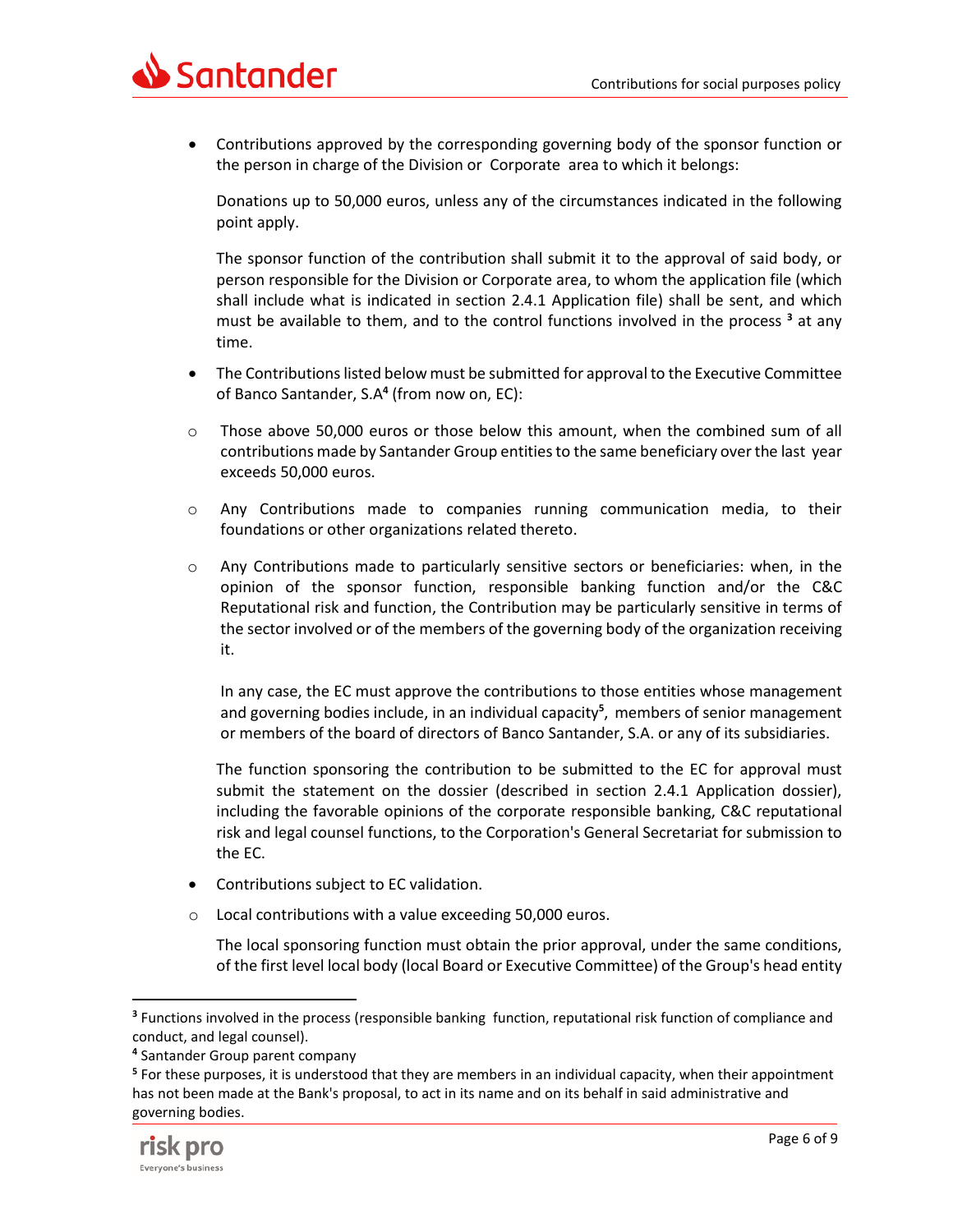

in the country where the contribution is made before submitting it to the EC for validation. Approval shall be the responsibility of said local body once EC validation has been obtained.

- Contributions not necessarily subject to EC validation.
- o For local contributions that, being below 50,000 euros, are contemplated in the previous sections corresponding to media and particularly sensitive sectors or beneficiaries, the local first level body, together with the local C&C reputational risk function, may decide not to submit them for validation by the EC.

The approval shall be the responsibility of the local body and shall be communicated for information purposes by the local C&C Reputational Risk function to the C&C Corporate Reputational Risk function, as set forth in the following section.

# *2.4.3 Formalization and implementation*

The sponsor function of the contribution, as responsible for the contribution and custodian of the file, will be responsible for, once the contribution has been authorized:

- Ensure that the payment is made through the function or Group entity with the payment function assigned. .
- Collect the necessary supporting documentation to obtain any tax benefits that may be applicable to the contribution which must be filed with the rest of the documentation and be available to be handed over at the request of the Tax Advisory function. .Request legal counsel function, , where appropriate, to intervene documenting the contribution.
- To inform C&C reputational risk function of the approved contributions and the amount actually paid.

# *2.4.4 Register*

The local C&C function shall be responsible for maintaining the record of contributions made, which shall include at least the following information:

- Identity of the sponsoring function.
- Identity of the beneficiary.
- Date of the request for the contribution.
- The amount or the asset being contributed, including, if applicable, the value of the asset.

C&C corporate reputational risk function shall be responsible for keeping a record of the contributions made within the Group.

The responsible banking function, as well as those corporate functions that request it, will have access to these records in order to be able to measure the social action of the Santander Group.

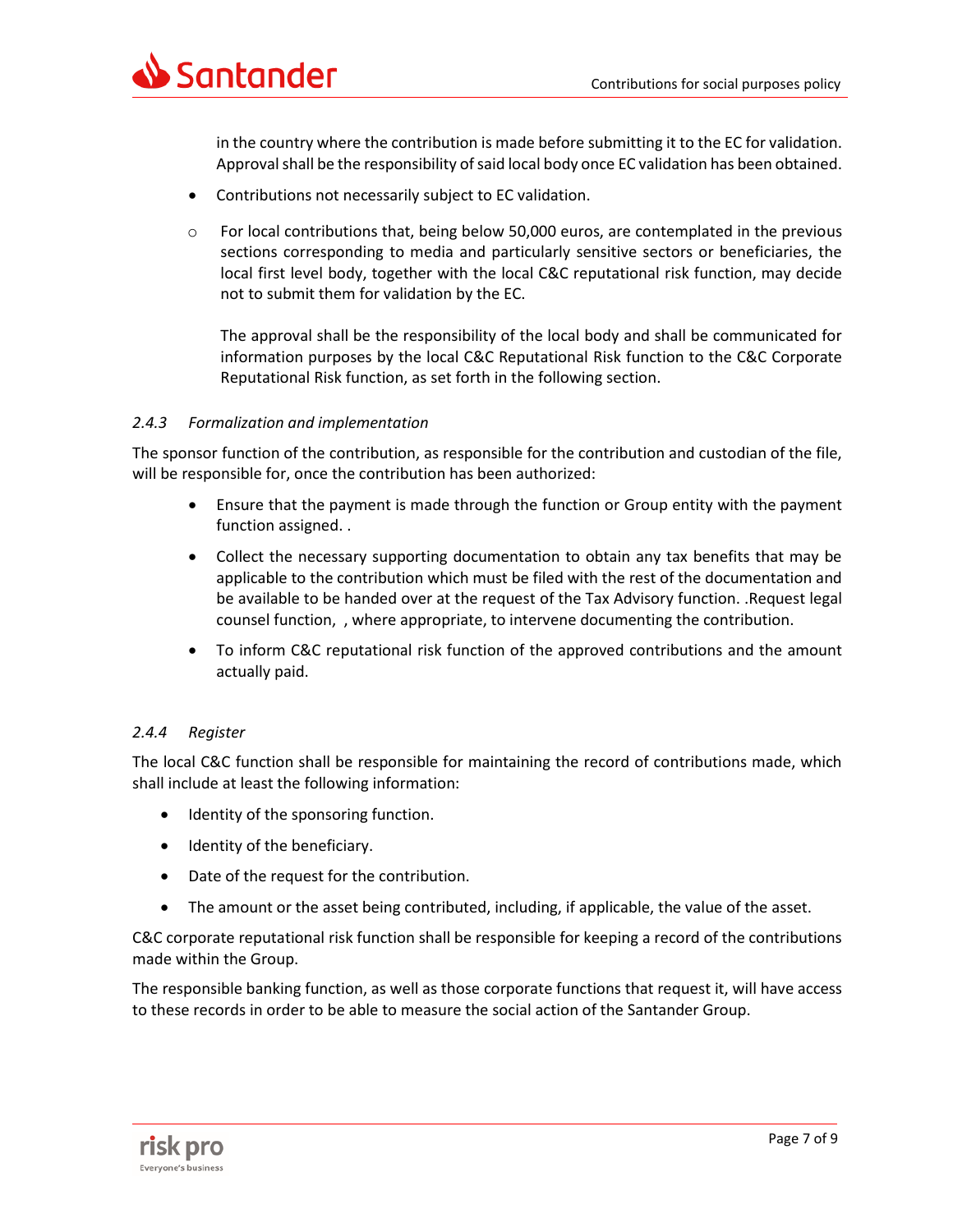# *2.4.5 Monitoring and reporting*

The sponsor function of the contribution is responsible for monitoring the contribution and, if applicable, requesting from the beneficiary entity, the justification that the asset or the amount contributed has been used for the agreed purpose or activity.

The local C&C function will report semi-annually on the contributions made by each local unit in this period to the corporate C&C function and will report them, at least annually, to the local Compliance and Conduct Committee.

The Santander Universities function will report, at least annually, on the contributions made to the corporate Reputational Risk function.

The corporate C&C function will report annually to the Compliance and Conduct Committee on the contributions made in the period in all units.

#### <span id="page-7-0"></span>*3* **GOVERNANCE AND POWERS**

The governance of Santander Group social purpose contributions will be carried out as follows, without prejudice to compliance with the applicable general corporate regulations.

#### 3.1 Executive Committee

- It is responsible for approving the contributions of the corporation for social purposes indicated in the approval section 2.4.2.
- It is responsible for validating the contributions of the local units for social purposes indicated in the approval section 2.4.2.

#### 3.2 Compliance and Conduct Committee

It is responsible for annually reviewing the social contributions made in the Group.

# 3.3 Corresponding governing body of the sponsoring or responsible function of the division or corporate area to which it belongs.

• It is responsible for approving the corporation's contributions for social purposes indicated in the approval section 2.4.2.

#### <span id="page-7-1"></span>*4* **CONTROL AND EVIDENCES**

Contributions made for social purposes must have monitoring and control mechanisms to ensure compliance with the criteria set forth in this policy and the established governance.

Specifically, the following control mechanisms are established:

- Sponsor's statement
- Beneficiary entity statement
- Review of the corporate responsible banking, C&C reputational risk and, if necessary, legal counsel functions.